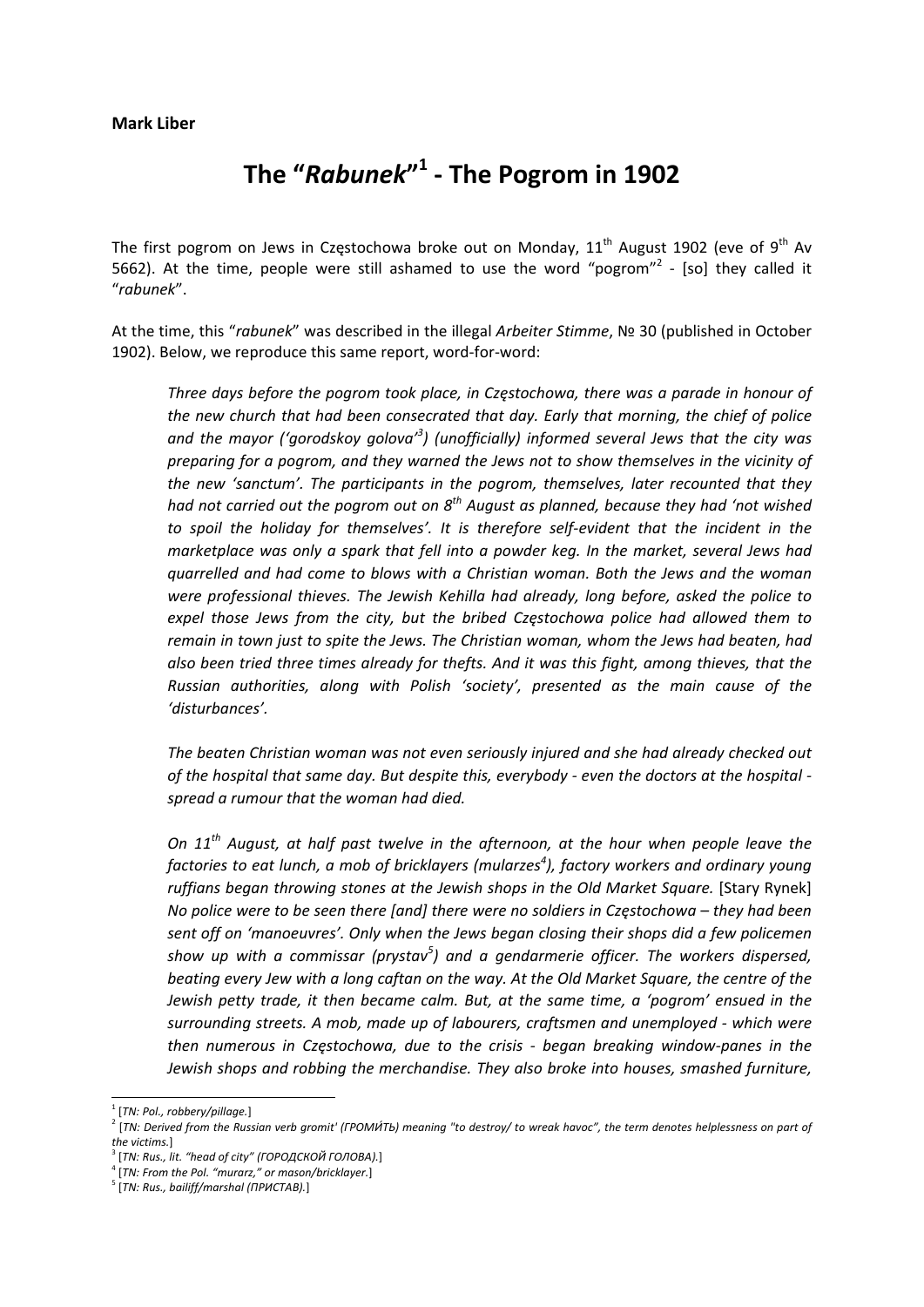*[and] tore bedclothes, with the feathers of the Jewish pillows flying far and wide. The Jewish shops on ul. Krakowska, where more Christians than Jews live, suffered particularly large damage. The only shops they left unrobbed were a few in the Christian courtyards, such as at Krüger's, who guarded his property with a revolver in hand. At the beginning, there was no police at all. Later, they were afraid to do anything because they were too few of them. Only when the patrols of the few soldiers who had remained in town arrived, did they first start individually arresting the more tenacious rioters, and taking them away to the police station* (uchastok $^6$ ). The mob even took some of the arrestees back from the police by force. At five *o'clock, it became a little calmer for a while but, by then, ul. Krakowska had been completely pillaged. All waited in dread for the pogrom to restart at seven o'clock, when the factory workers left work. The fear of death then spread amongst the Jewish populace and the wealthy Jews began fleeing Częstochowa.* 

*The police [only] telegraphed the Governor of Piotrków at one o'clock on the following day. After the multitude had smashed the windows of the Jewish synagogue, where the Jews were congregated for [the fast of] 9th Av, the Jewish Kehilla turned for assistance to the 'Uyezdny* Nachalnik<sup>7</sup>' - but he hid himself and did not even go out to the Jews. The Kehilla then *telegraphed the Governor and the General Governor. The police formed patrols from the soldiers who were left in town and from the 'tamozhne strazhnikes<sup>8</sup> ' (soldiers who guard [against] contraband). Among those soldiers who had remained in the city were numerous Jews and, afterwards, the Polish antisemites spread a rumour that that had been the only reason why the soldiers had not refused to shoot into the crowd.*

*The police turned its entire attention [only] to safeguarding the city's main thoroughfare ‐ the legendary 'Aleja', where the 'Gosudarstvenny Bank<sup>9</sup> ', several Jewish banking houses and the different governmental institutions are located. The poorer quarters were left, as one* would say, 'to the mercy of God' - no one protected them, so therefore they were robbed in a *terrible manner. As seven o'clock neared, various suspicious characters began to appear on the First Aleja. Everyone waited, with dread, what would happen at about seven o'clock. And, as it turned out, immediately after seven, masses of workers began pouring out of the factories and they joined those who were already waiting on the boulevard. With a shout of 'Hurra na Żyda!' [Hurray, at the Jew!], and with a terrifying shrieking of whistles, the multitude set upon the Second Aleja. The soldiers beat the mob back with their rifle‐butts; the multitude dispersed [and] regrouped once more, but the soldiers were eventually able to drive them off the Aleje. The crowd then fell, once more, upon the Old Market Square and Częstochówka10.*

*Meanwhile, the police ‐ disregarding all this ‐ strongly defended the wealthier quarters, not* allowing anyone inside them. The whole city looked as if it was in a war and, [all] the while, *the mob ‐ not encountering any resistance ‐ rampaged fearsomely in the poor quarters. They robbed and destroyed all the Jewish shops, starting from the tiny Jewish shops and ending with the large and affluent ones. The only shops that remained intact were the Christian ones, which had put up icons and candles in their [shop] windows. Apart from these, only one*

 <sup>6</sup> [*TN: Rus., precinctr (УЧАСТОК).*]

<sup>7</sup> [*TN: Rus., county governor (УЕЗДНЫЙ НАЧАЛЬНИК).*] <sup>8</sup> [*TN: From the Rus. "customs guards" (ТАМОЖНЕ СТРАЖНИКИ).*]

<sup>9</sup> [*TN: Rus., National Bank (ГОСУДАРСТВЕННЫЙ БАНК).*]

<sup>10</sup> [*TN: The older, upper part of the city.*]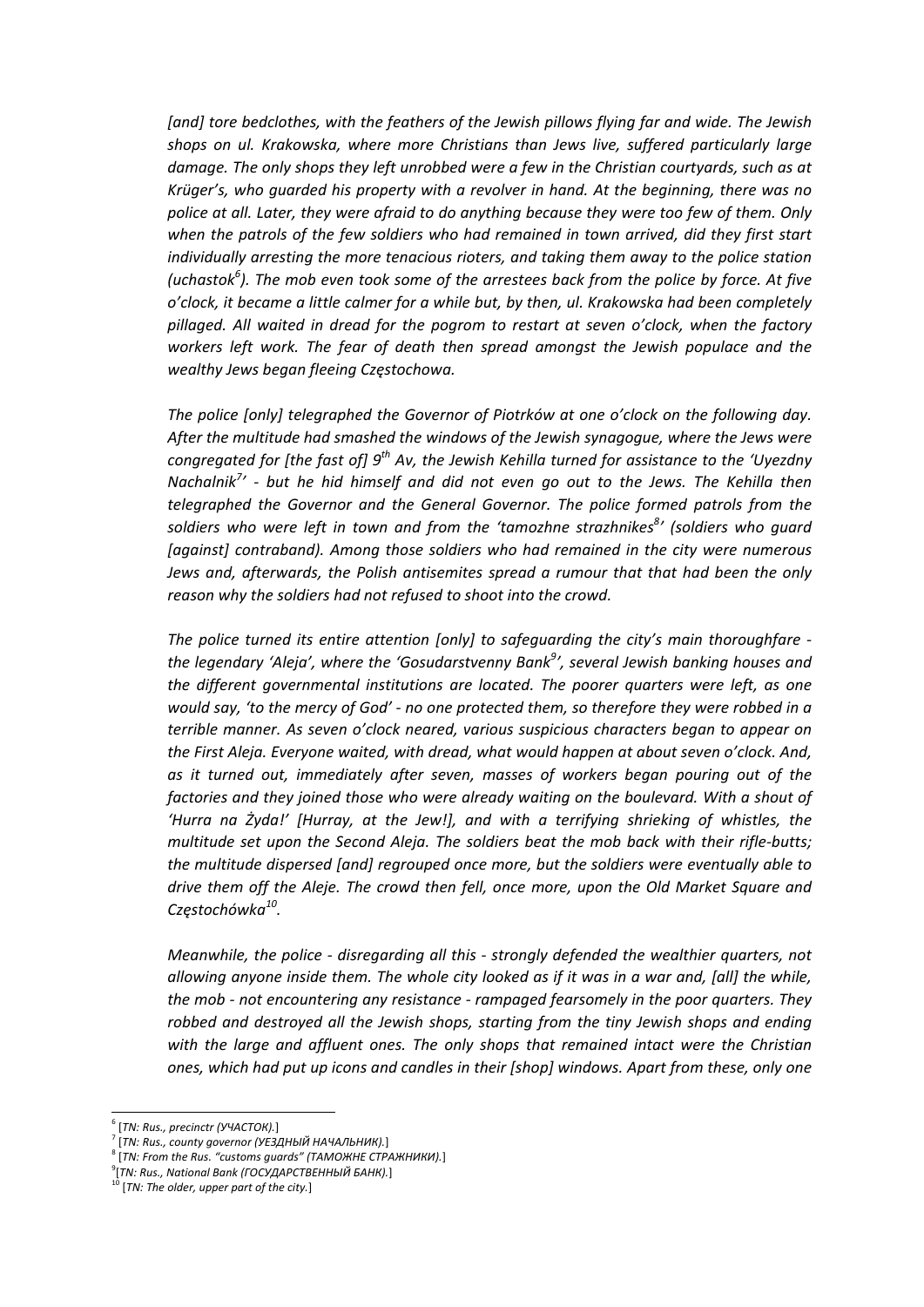*Jewish street remained whole ‐ Targowa, where the Jewish butchers had vowed they would lay out, on the spot, anyone who dared to rob [them].* 

*The multitude split up into several groups. One of these fell upon Miętkiewicz's colonial goods [viz. groceries/spices] shop, broke down the doors and robbed the merchandise ‐ despite the fact that, nearby, were the Vice‐Governor and the Prosecutor who had arrived in Częstochowa, at seven o'clock, with a small group of soldiers. They began persuading the pogrom participants to disperse. But this was to no avail and they did not stop looting. Twice, they warned the crowd to disperse and, twice, they fired blanks. But this only irritated the mob even more, who began hurling stones at the soldiers. At this point, they began shooting in earnest [and] two were left dead and several seriously wounded. Interestingly enough, there were also several Jews amongst the wounded. It is therefore to be assumed that the soldiers shot, not only at the attackers, but also at those attacked.* 

*After this killing, it became calm, but the 'rabunek, in the surrounding streets, did not cease. Ul. Warszawska in Częstochówka was particularly heavily plundered. Here, a few of the mob threw some stones at the memorial of [Tsar] Aleksander II, and the Polish patriotic song,* 'Jeszcze Polska nie zginęła<sup>11</sup>', was heard being sung. As a result, some time later, a rumour *spread that the pogrom had borne a political character, as it were.* 

*During the pogrom, people tried to start fires in several locations (for example, at Helman's shop, they drenched everything in petrol), but this did not succeed. They only managed to set fire to one house next to the Old Synagogue. The pogrom ended at eleven o'clock at night, and only at twelve ‐ once the multitude had already robbed almost everything ‐ did sixty stójkowes12(gorodovye) from Łódź and one hundred Cossacks from Będzin arrive. The Governor, [and] the prosecutor from the Warsaw 'Okruzhnoy Sud13', also arrived, and they began to arrest people. They also found stolen goods amongst many of those arrested.*

*All in all, the pogrom left behind 120 looted shops, two casualties, masses of wounded and dozens completely destitute, who were then forced to beg for alms. But this is only the material harm that the 'rabunek' caused. This damage was still not as terrible as the spiritual and moral one. The chasm, dividing the Jewish and Polish populations, became deeper [and] the segregation and hatred between the two became more acute. The only winner here was the Russian government.*

*It is a dreadful state of affairs, when the Jews, who are persecuted and oppressed to such an* extent by the Tsarist rule, are forced to find, in the bullets of the soldiers and the 'nagaikas<sup>14</sup>' *of the Cossacks, practically the only aid against the savage violence of another nation which is also downtrodden by the Tsarist government ‐ the Poles. These are the facts. But how are they to be explained? Who is to blame for the terrible war between two peoples, whose historical destiny by itself ‐ one would think ‐ calls for brotherly unity against their common enemy? With each new incident, this same question emerges before us ‐ and it is worth reflecting upon it.*

<sup>&</sup>lt;sup>11</sup> [TN: "Poland has not yet perished"; this same song was officially adopted as the national anthem of Poland in 1926.]<br><sup>12</sup> [TN: From the Pol. "stójkowy," or policeman; the subsequent word in parenthesis is the Russian

<sup>13</sup> [*TN: Rus., District Court (ОКРУЖНОЙ СУД).*]

<sup>14</sup> [*TN: Short, thick whip with round cross‐section used by Cossacks.*]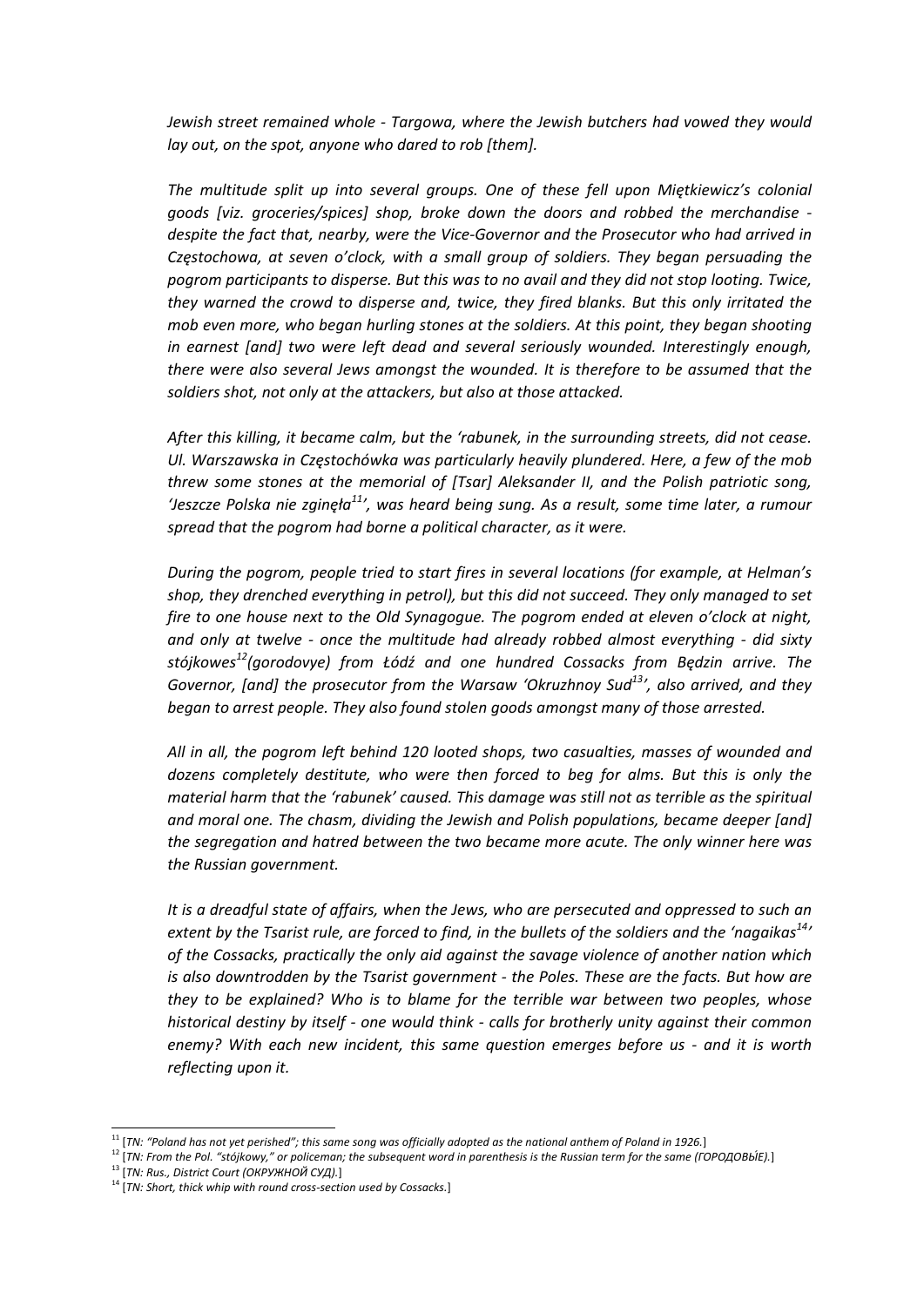*The event, in Częstochowa, came as no surprise to anyone who is at all familiar with Jewish life in Poland. This pogrom was only a [more] acute expression of that which we are already accustomed to encountering in our everyday life ‐ which is the deep‐rooted antisemitism of the Polish nobility ('szlachta' [or] 'dvoryanstvo15'), of the petty and high bourgeoisie, and of all the strata of the Polish nation, which have not yet been freed of their pernicious influence. In order to characterise the relations between the Polish and Jewish populations of Częstochowa, it is enough to present just a few facts from the lives of society's higher echelons (being as the Jewish working masses in Częstochowa are still ignorant and they still live completely separated from the Polish workers). The main motto in this relationship is 'Down with the Jews!' [and] even the 'Poles of the Faith of Moses' (as the Jewish intelligentsia and bourgeoisie in Poland call themselves), who are always prepared to renounce their solidarity with the Jewish people for the merest gracious glance from any 'wielmożny pan' [noble lord], are not safe from this attitude towards them. A continuous fight is led against the Jews in all the temples [fig.], starting from the Temple of Hermes (the god of commerce), and ending with the Temple of Melpomene (the goddess of theatrical art) ‐ not to mention the Roman Catholic temples, where the 'holy fathers' stir up the fanatical masses against the 'infidels' for 'God's glory'.*

*In Częstochowa, for example, there is a 'credit society' that was established with the help of the Jewish bourgeoisie. The majority of this society's members are Jewish. Jews also constitute a third of its Board of Directors. Christians hold two higher positions in this society and, lo, when a vacancy came up for a third post, an intelligent young Jewish lady was proposed. The Board of Directors, upon examining whether she was well acquainted with the work, acknowledged that she could hold the position perfectly well. But, having said that,* they rejected the young woman - quite openly declaring that, if they were to give the job to a *young Jewish lady, they could not be fully assured that the society would remain 'a truly* Christian one'. That is how Jews are treated at the temple of the Golden Calf. But here, this is *no news. After all, it is common knowledge that here, where money is involved [and] where one must run competitors off the road, all means can be employed. Yet we also witness this same treatment in the temple of 'pure' art: Jews are admitted neither to the Lutania Musical Society, nor to the Society of Lovers of Dramatic Art – and we could provide hundreds of such examples.*

*But the attitude of the Polish 'intelligentsia' towards the Jews in Częstochowa was expressed in a particularly marked manner at the time of the recent pogrom itself. Of the whole 'intelligentsia', there was no one to attempt to influence the mob and hold it back. On the contrary ‐ everyone quite openly abetted the participators in the pogrom, [and] quite openly lamented the fact that they had not slaughtered all the Jews. We should like to present just a few facts.*

*A Grade Six gymnazjum student, Wigowski (his father is a salesman at a 'kazyony16' shop),* paying no heed to the fact that the police had, on that day, forbidden the sale of spirits after *seven o'clock, sold liquor to the drunken mob all evening long, and exchanged it for bottles of wine stolen from a Jewish wine cellar (this fact was proven in court). His 'elders' ‐ people who had completed university ‐ were also not much more advanced than this 'civilised' savage.* People in the street ask the renowned Dr [Władysław] Biegański, the author of articles on

 <sup>15</sup> [*TN: Both words mean "nobility" – the first in Polish and the second in Russian (ДВОРЯНСТВО).*]

<sup>16</sup> [*TN: Rus., state‐owned (КАЗЕННЫЙ).*]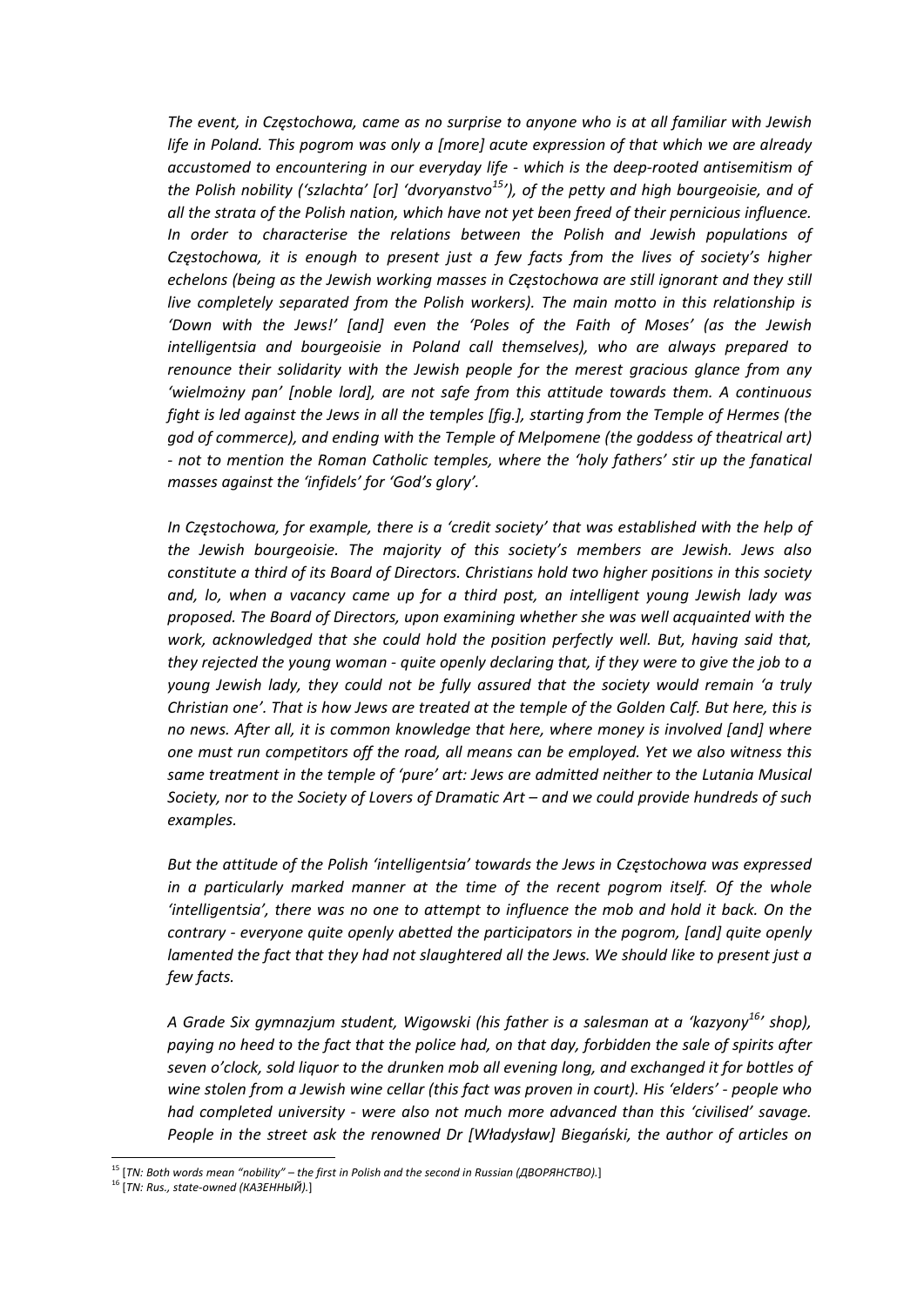*medical ethics (morals), to administer medical assistance to an injured Jew. Dr Biegański* refuses to do so. He leaves the sufferer in the hands of the police. He turns away and calmly *continues on his way. His colleague, Dr Wrześniewski, also does the same. A Jewish woman, with a broken bone, is brought to him for medical assistance. He drives her away, [roaring] with laughter. The lawyer Paciorkowski, meeting a Jewish acquaintance of his in the street, says to him, in a delighted voice, 'Aha, ours are beating yours!' The beer manufacturer, Karl Szwede, stands with a few of his foremen and watches several burly youths pummelling a Jewish boy. Very pleased with their deed, he holds his sides with laughter. (The Jews have now imposed a boycott on his beer). I believe that these facts speak quite clearly. They give us an idea of the causes of the pogroms.* 

*Furthermore, I must add that a proclamation was spread not long ago in Włocławek (Warsaw gubernia), calling to 'kill the Jews off'. There are similar rumours about Warsaw* and other cities. Of course, one must not believe all of these reports - but, in any case, they *once more prove to us that the Częstochowa pogrom did not happen because of local reasons. The causes lie much deeper ‐ in the relations between the Jewish and Polish population in general.* 

*For several reasons, I separate the question of Jewish‐Polish relations from that of the attitude of Christians, in general, towards the Jews. First and foremost, the history of the Jews in Poland differs, in numerous aspects, from that of the Jews in Lithuania and Russia* and, even to this day, the Polish Jew is unlike the Jews of Lithuania and Russia - that is on the *one side. On the other side, the antisemitism amongst the Polish populace is without doubt stronger than that amongst the Russians. The majority of Polish society is imbued with this antisemitism, and including the supposed 'intelligentsia' ‐ which is the most characteristic* thing of all. The whole press is also full of it. It would seem that even such a respectable *organ as 'Prawda' [The Truth] does not renounce it, as it came out not long ago against Zionism purely from an antisemitic standpoint, voicing its solidarity with the Jew Orensztajn [?] who sold himself to the antisemitic band – and with the newspaper 'Gazeta Polska' which bought him off. Here, we must immediately stress that, although we are fundamental opponents of the Zionists, and we welcome any campaign, be it legal or illegal, that is conducted against them on Socialist‐progressive grounds, we must nevertheless fight with all our strength against those gentlemen who wish to 'throw the baby out with the bathwater', who think that, with the obliteration of Zionism, the Jewish problem itself will also already be eliminated. Of the entire Polish press, the 'Golos' [The Voice (Rus.)] is the only paper that is really progressive, even in its treatment of the Jewish question.* 

*I conclude my correspondence with an appeal to Polish comrades, that they should treat the drama in Częstochowa seriöser* (more seriously – the editors<sup>17</sup>), and to see to *it*, *as far as they can, that events such as these, which could bring alienation and mistrust between the Jewish and Polish proletariat, are not repeated. It is indeed a 'joke' that, to this day, there is still no Socialist brochure in Polish against antisemitism ‐ no such brochure has been published even by the PPS, which always bands together with the Bund, that [?] it does not develop, amongst the Jewish proletariat, any feelings of solidarity towards the proletariat of other nations.* 

<sup>&</sup>lt;sup>17</sup> [TN: The author used the German word "seriöser" instead of term commonly used in Yiddish for "more serious" (ernster) – thus the *Editor's translation.*]